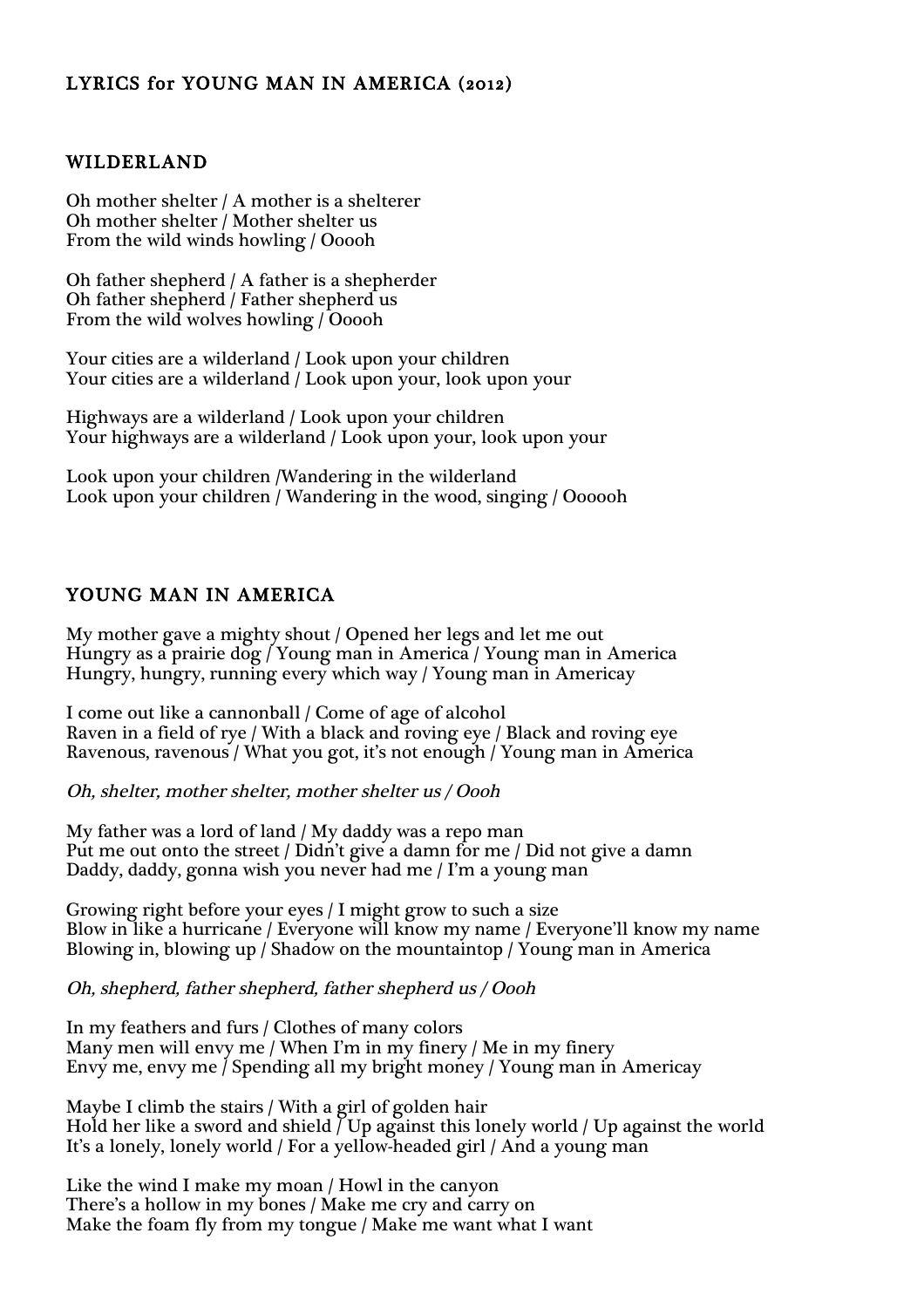Another wayward son / Waiting on oblivion Waiting on the kingdom come to meet me in my sin Waiting to be born again / Mother kiss me cheek and chin Mmm, a little medicine / Mmm, and then I shed my skin Mmm, and lemme climb back in the bed you made me in

## COMING DOWN

I never felt so high / I never felt so high I never felt so high / I think I'm coming down

I never laughed so loud / I never laughed so loud I never laughed so loud / I think I'm coming down

Nothing gonna stop me now / Nothing gonna stop me now Nothing gonna stop me now

Please / Please don't leave Easy feeling / Don't leave me like that Not yet / Don't set me Free, free, free, free, free

I never felt so high / I never felt so high / I never felt so high I never laughed so loud / I never laughed so loud / I never laughed so loud Nothing gonna stop me now / Nothing gonna stop me now / Nothing gonna stop me now

## DYIN DAY

Be it work or be it rite? / Father, tell me Brings us to the mountainside / Every day a dying day Be it work or be it rite / Oh my sweet babe We come to make a sacrifice / Every day a dying day

Be it ox or be it ram? / Father, tell me Please the god of Abraham / Every day a dying day Be it ox or be it ram / Oh my sweet babe It is the blood of the innocent / Every day a dying day

And who are you to understand / The ways of him who holds the blade? And who are you to stay the hand / Of him who made you?

Be it ill or be it good? / Father, tell me Makes you bind me hand and foot / Every day a dying day Be it ill or be it good / Oh my sweet babe I am doing as I should / Every day a dying day x3

#### VENUS

I seen Venus, Venus coming / She come down in a cloud machine And I believe, I believe that she is / The only woman I ever seen

She came curving soft and hard / Carved outta marble, tall and fair Her heart is a temple, lover you better / Kneel if you ever enter there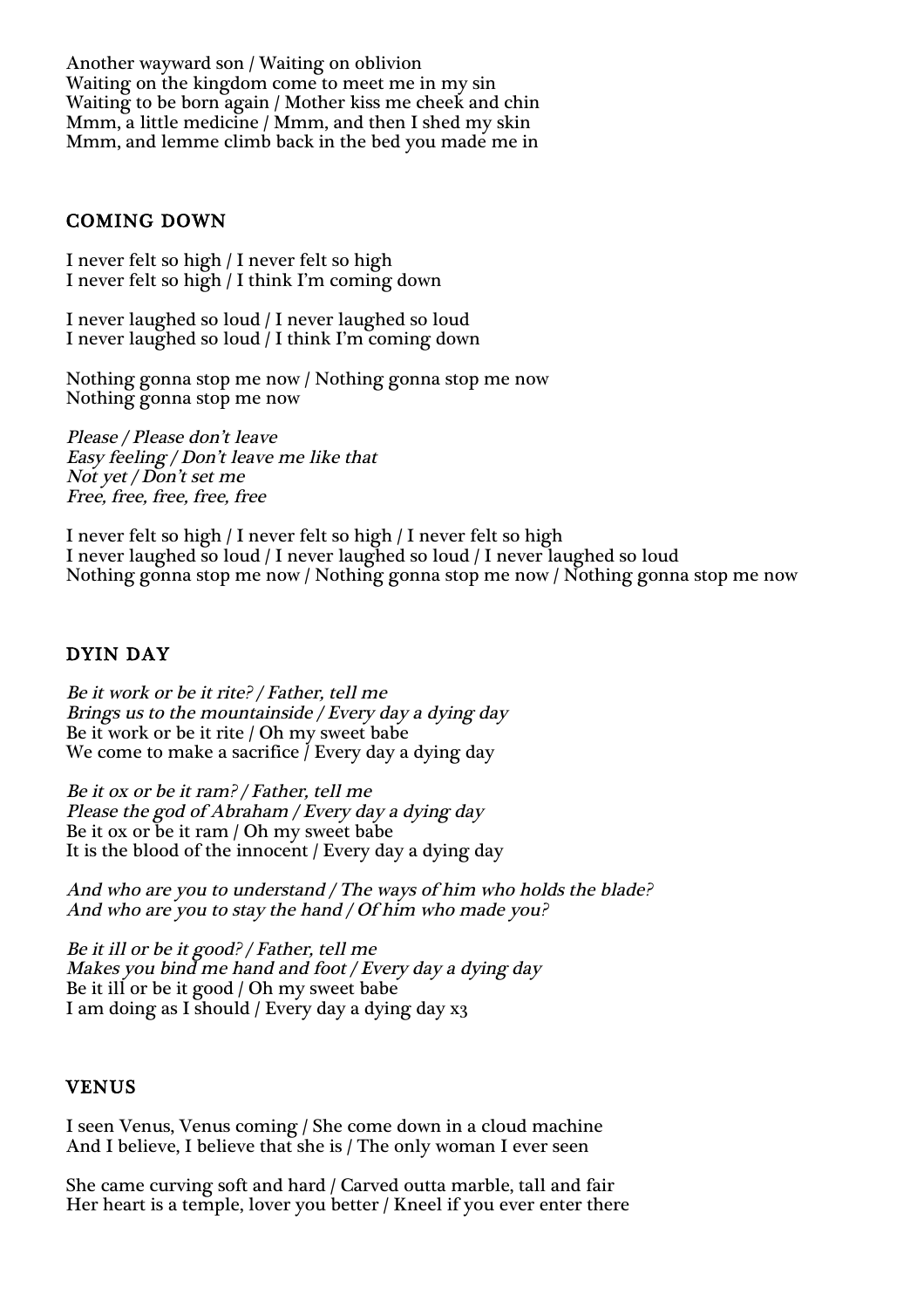She don't need no one, don't need no one / Don't need no one to hold her hand I just wanna see her face again / I wanna see her again

Venus laughing, Venus singing / Venus moaning oh my god It's like to set the green earth spinning / It's like to light the sky above

She opened her mouth, birds flew out / Her love was hovering all around My love moved inside of me / A snake waked up in my body

I'm not making, I ain't making / I'm not making any kind of plan I just wanna see her face again / And again, I wanna see her again

I seen Venus, Venus leaving / I don't even know what it means But I believe, I believe that she is / The only woman I ever seen

### HE DID

Love you, love you, love you / He did, he did, he did He stood high above you / You were just a little kid

Your daddy was a farmer / His back was burnished red and gold And every time he closed his eyes a rooster crowed He sowed a hundred rows of corn / The summer you were born And wondered what your life would yield How it feels to be a child of his, how it feels

Your daddy was a builder / He swung his hammer brown and silver Every time he closed his eyes a nail was drove And you were always underfoot / Like a splinter in the wood He couldn't pull you from his heels How it feels, how it feels

Love you, love you, love you / He did, he did, he did He stood so high above you / Sky around his head Sawdust in his hair / A scarecrow of a man He couldn't draw you near to him

But you grew up straight and you grew up true / And he kept a blue-gray eye on you Until the day he closed his eyes and left them closed Your daddy didn't leave a will / He left a shovel and a hole to fill And how it feels, how it feels How it feels to be a child of his / How it feels to be alive like this

But who gave you an axe to grind? / Who gave you a path to find? Who gave you a row to hoe? / Who gave you your sorrow? Who gave you the break of dawn? / A pleasure just to look upon Who gave you a barn to build? / And an empty page… to fill

### ANNMARIE

Don't matter what I do / I never do right by you / I only let you down I walk a hundred miles / On my knees to see you smile / All you do is frown

Annmarie, have mercy on me / Can't you see my misery Is all for thee? Have mercy / Annmarie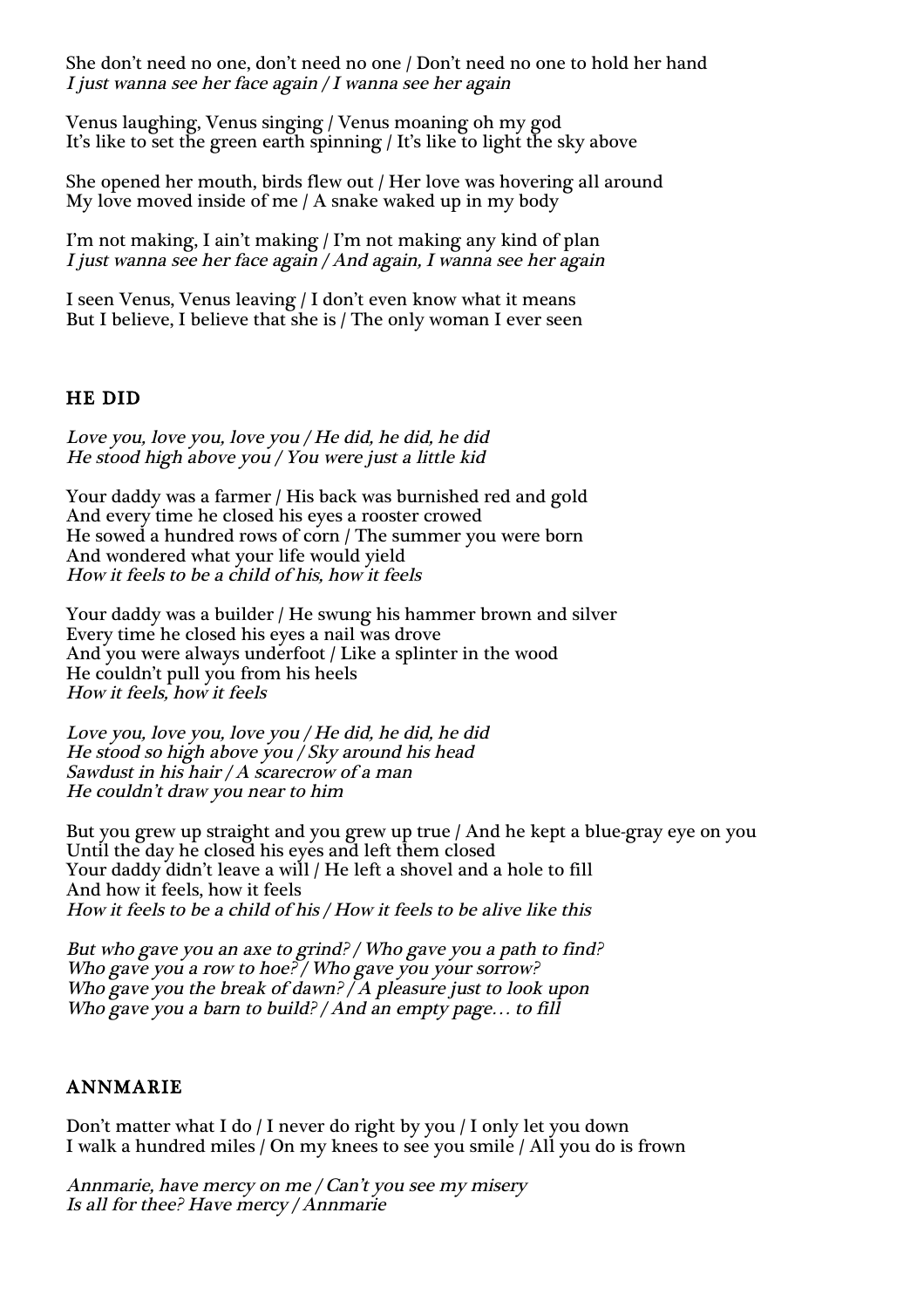Don't matter what I say / You take it the wrong way / I only make you mad I waste a hundred breaths / Begging forgiveness / You never let me have You never let me have

Ooh when you were young / You put all your makeup on / Sang a song of Solomon

Annmarie, have mercy on me / Can't you see my misery Is all for thee? Have mercy / Annmarie

### TAILOR

When he said, when he said that he liked my cut of hair / I became a barber When he said, when he said that my scent was eau de fleur / I became a perfumer When he said, when he said that he liked the clothes I wore / I became a tailor

And I sewed a party dress / In and out and in and out With a needle and a thread / In and out and in and out In my head the thought of him / In and out and in and out and in

When he said, when he said he was leaving / I took up the violin When he said, when he said that my body he'd not miss / I became a sculptress When he said, when he said that my face he'd soon forget / I became a poet

And the fiddle and the bow / In and out and in and out And the chiseling stone / In and out and in and out And the fountain pen / In and out and in and out and in

Now that he's gone away / There isn't anyone to say if I'm a lady gay or a crazy woman Now that he's gone away / There isn't anyone to say if I'm a diamond or a dime a dozen

Didn't I gleam in my father's eye? / Who am I, who am i? Didn't I split my mother's side? / Who am I, who am I? Didn't I drink her nipple dry? / Who am I? And no one taught me how to cry / Who am I? How to cry for what I wanted in the night / Who am I, who am I? And didn't I cry and cry? / Who am I, who am I?

### SHEPHERD

Said the shepherd to his wife / 'The crop of hay is cut and dried I'll bale it up and bring it in / Before the coming storm begins' 'Go' she said 'and beat the storm / And then there is another chore Today the baby will be born / You'll take me to the hospital'

Said the shepherd 'if it's true / Twere better if I stayed with you I'd rather let the harvest go / And hasten to the hospital' 'Nay' she told him 'I'll be fine / We both have laboring to do You do yours and I'll do mine / And the babe will wait till the work is thru'

The shepherd rode the yellow rows / The clouds above and the fields below Until the bales had all been tied / Then homeward turned to find his wife The sweat was wet upon her brow / Her breath it cameth laboredly And then the rain was coming down / Upon the fields of yellow hay

Said the shepherd, 'it's no use / The rain will surely win the race Twere better if we let it fall / And hurry to the hospital'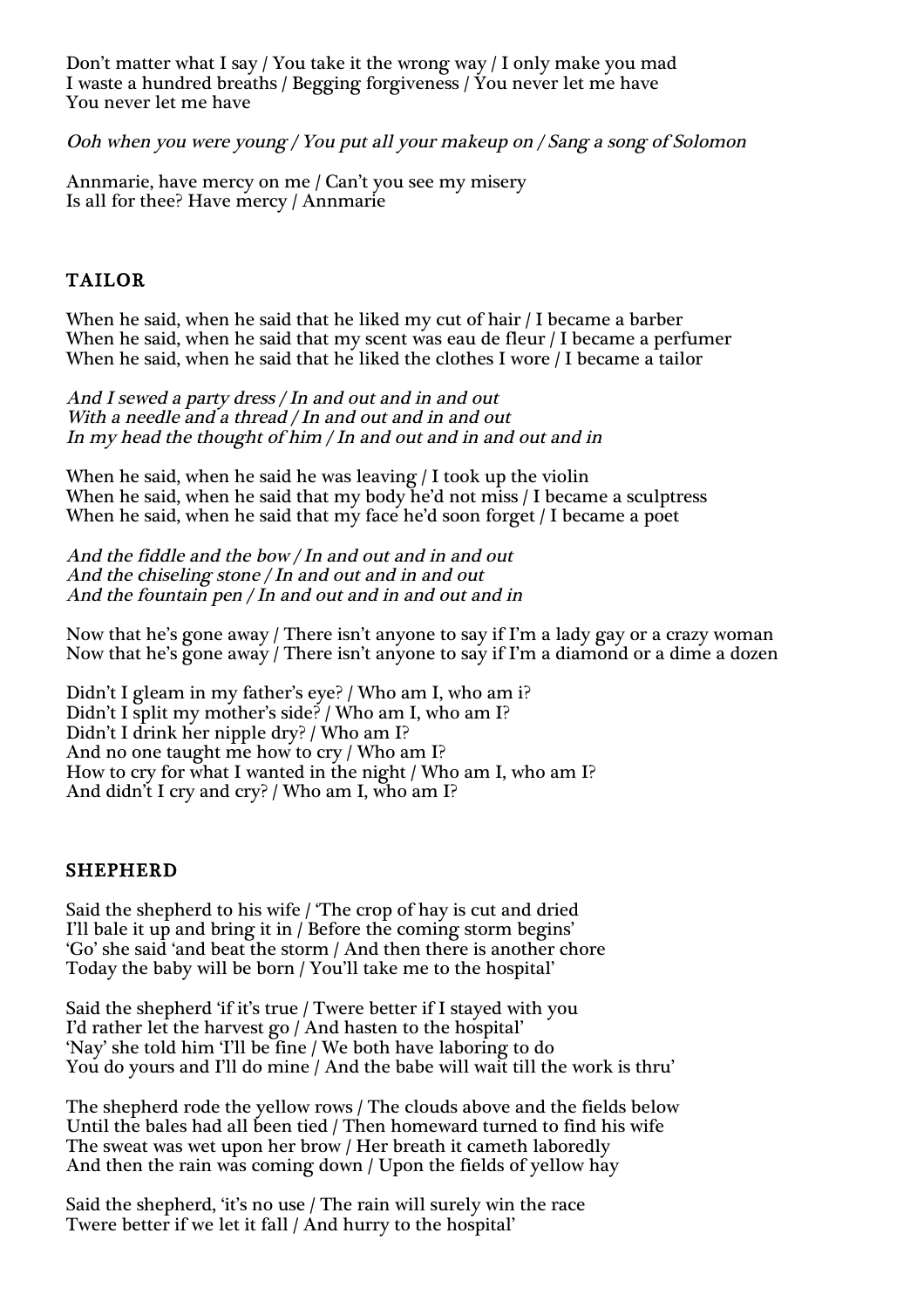'Go' she said 'and work with haste / And bring the bales into the barn Else the crop will go to waste / The babe will wait till the work is done'

The shepherd drove into the storm / And to and from the yellow barn Till half the bales were safely in / Then went to find his wife again How many times her name he called / But no replying would she make Her breath it cameth not at all / She would not rise from where she lay

The storm was o'er within the hour / The shepherd saw the sun come out The shepherd's wife saw ne'er again / He buried her and the babe within He turned the seed into the ground / He brought the flock to feed thereon He held the cleaver and the plow / And the shepherd's work was never done

### YOU ARE FORGIVEN

Every lump inside your throat / Every crumpled little note Every idle dial tone / Every hook you hung it on Everything you should have said / Everything you said instead On the stairs and in the halls / Everywhere but where he was

Anything you tried to do / Any way he looked at you He was never one to praise / Anybody to his face Anything he should have said / Anything he said instead In the empty corridor / Anywhere but where you were

You are / You are forgiven

Looked in the mirror, couldn't believe what you saw He is as near to you now as he ever was Grinding your teeth, trying to sleep it off Waking up with an aching jaw

You are / You are / You are forgiven x2 etc.

### SHIPS

Down at the docks, you and me walking Watching you watching the ships coming into the harbor You told me again of your voyages grand I loved you most when you spoke of the seven wonders And you reached in your coat for your telescope / See what you could see When your ship comes in, when your ship comes in When your ship comes in you'll be happy

Down at the docks, you and me walking Watching you watching the ships coming into the harbor And it was my treat to buy you fine sweets Kippers in tins. little things to bring you pleasure And you parted your lips for a herring-fish / Didn't part them for me When your ship comes in you'll be happy

I won't plead and I won't beg / Shed salt tears all down your neck When your ship comes in I won't weep and I won't mourn / I'm gonna let my long hair down When your ship comes in